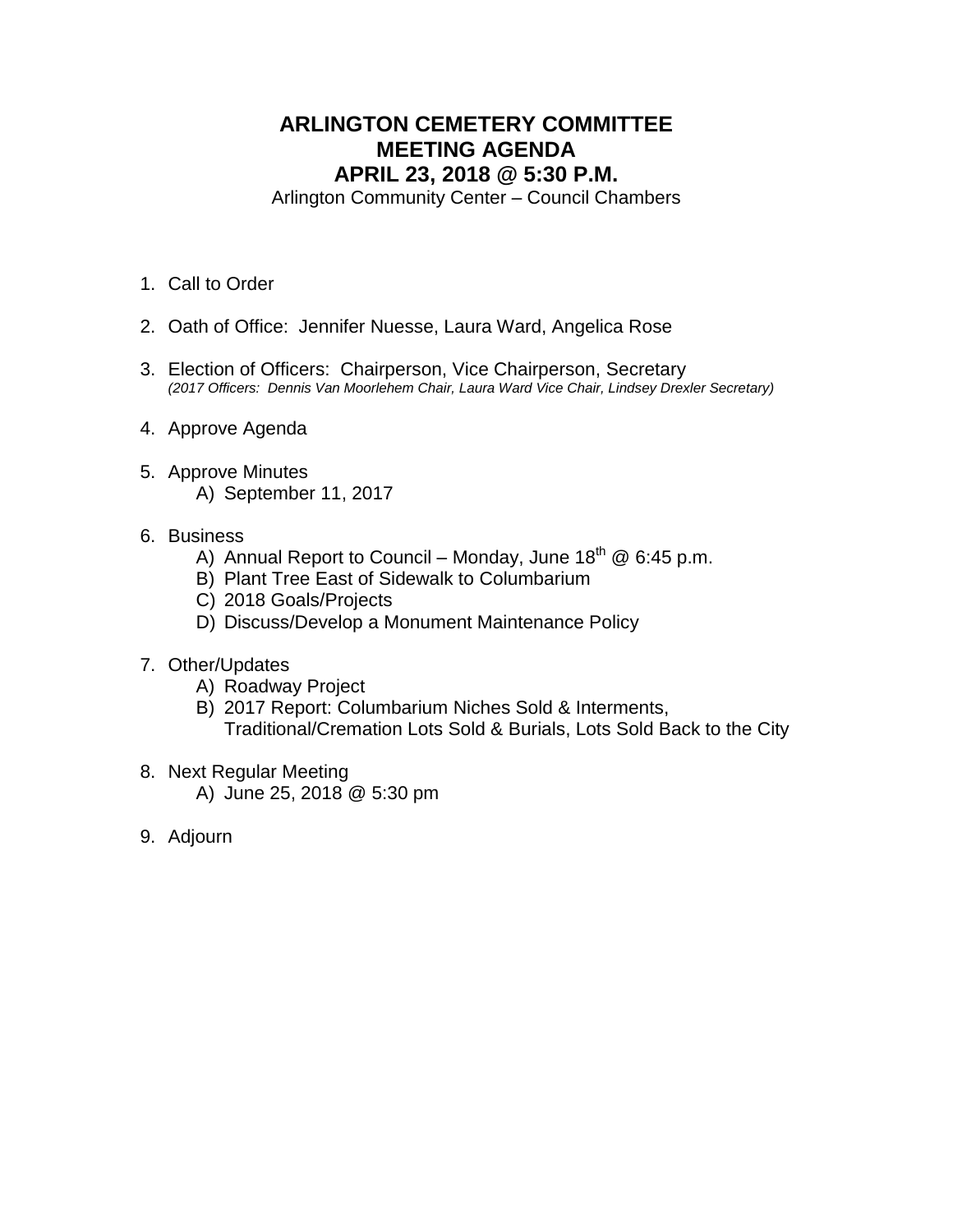#### **ARLINGTON CEMETERY COMMITTEE MEETING MINUTES APRIL 23, 2018**

1. Chairperson Van Moorlehem called the regular meeting to order at 5:40 p.m. in the Community Center Council Chambers.

Members present: Dennis Van Moorlehem, Laura Ward, Lyle Rud, Jennifer Nuesse Members absent: Angelica Rose, Lindsay Drexler

- 2. **Oaths of Office** were administered to Laura Ward and Jennifer Nuesse.
- 3. **Election of officers** tabled until nearer the end of the meeting, pending late arrival of any remaining members.
- 4. Motion made by Nuesse, seconded by Ward, to approve Agenda. Motion carried, all in favor.
- 5. Motion made by Rud, seconded by Ward, to approve Minutes of September 11, 2017 meeting. Motion carried, all in favor.

### 6. **Business**

- A) Annual Report to Council Monday, June 18 @ 6:45 p.m. Nuesse volunteered to be present to present highlights to the council.
- B) Plant Tree East of Sidewalk to Columbarium. At the request of Mayor Nagel, a sizable tree should be planted to match the other one in species. Motion made by Ward, seconded by Rud to request that Maintenance Supervisor Weckworth select a tree matching in species. Motion carried, all in favor. Discussion of additional tree to replace dead evergreen with red maple. Motion made by Nuesse, seconded by Ward, to request Maintenance Supervisor Weckworth to have public works take care of this also. Motion carried, all in favor.
- C) 2018 Goals / Projects was briefly discussed. Review of budget to be requested at next meeting when more members may be present.
- D) Discuss / Develop a Monument Maintenance Policy. Discussion of difficulty to locate family members of deceased. Suggestion made to request advice from City Attorney to consider draft of letter that could be sent. Motion made by Ward, seconded by Nuesse, to send notification to families for maintenance of monuments. Rud asked about the obligation of the City to maintain monuments that do not get attention from family members. Also, regarding plots that have been purchased with no burial. How long should these remain vacant while 99-year lease is in effect? Further discussion requested for next committee meeting on these two items. Motion carried, all in favor.

# 7. **Other / Updates**

- A) Roadway Project no update since Maintenance Supervisor Weckworth was attending a Parks Committee tour.
- B) 2017 Report: Columbarium Niches Sold and Interments
- 1) 2017 Columbarium niches
	- a) 3 sold
	- b) 1 interment